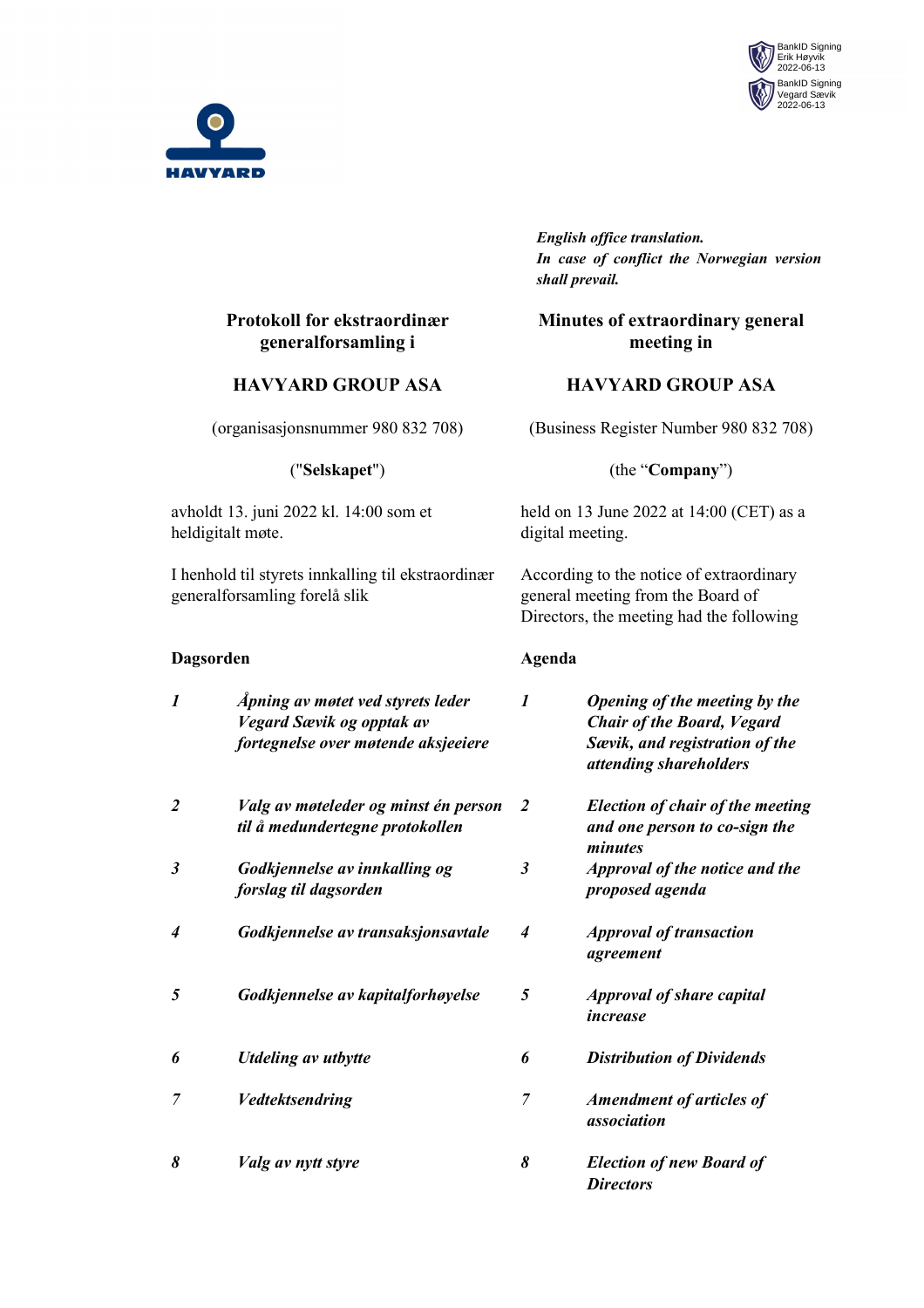

- *9 Forslag om styrefullmakt til kjøp av egne aksjer*
- *10 Forslag om styrefullmakt til kapitalforhøyelse ved utstedelse av nye aksjer*
- **1 ÅPNING AV MØTET VED STYRETS LEDER VEGARD SÆVIK OG OPPTAK AV FORTEGNELSE OVER MØTENDE AKSJEEIERE**

Styreleder Vegard Sævik åpnet møtet og opptok fortegnelse over møtende aksjeeiere.

Fortegnelsen over aksjer og stemmer representert er vedlagt denne protokollen som Vedlegg 1.

**2 VALG AV MØTELEDER OG MINST ÉN PERSON TIL Å MEDUNDERTEGNE PROTOKOLLEN**

Generalforsamlingen fattet følgende beslutning: The general meeting made the following

*" Styrets leder Vegard Sævik velges til møteleder, og Erik Høyvik velges til å medundertegne protokollen".* 

Beslutningen ble vedtatt med tilstrekkelig flertall, jfr. stemmerettsresultatet inntatt i Vedlegg 2.

- *9 Proposal to authorise the Board of Directors to acquire own shares.*
- *10 Proposal to authorize the Board of Directors to increase the capital by issuance of new shares*
- **1 OPENING OF THE MEETING BY THE CHAIR OF THE BOARD, VEGARD SÆVIK, AND REGISTRATION OF THE ATTENDING SHAREHOLDERS**

The Chair of the Board, Vegard Sævik, opened the meeting and registered the participating shareholders.

The register of shares and votes represented is attached to these minutes, cf. Appendix 1.

**2 ELECTION OF A CHAIR OF THE MEETING AND ONE PERSON TO CO-SIGN THE MINUTES**

resolution:

*" The Chair of the Board Vegard Sævik is elected to chair the meeting and Erik Høyvik is elected to co-sign the minutes".* 

The resolution was approved with the requisite majority, cf. the voting results enclosed hereto in Appendix 2.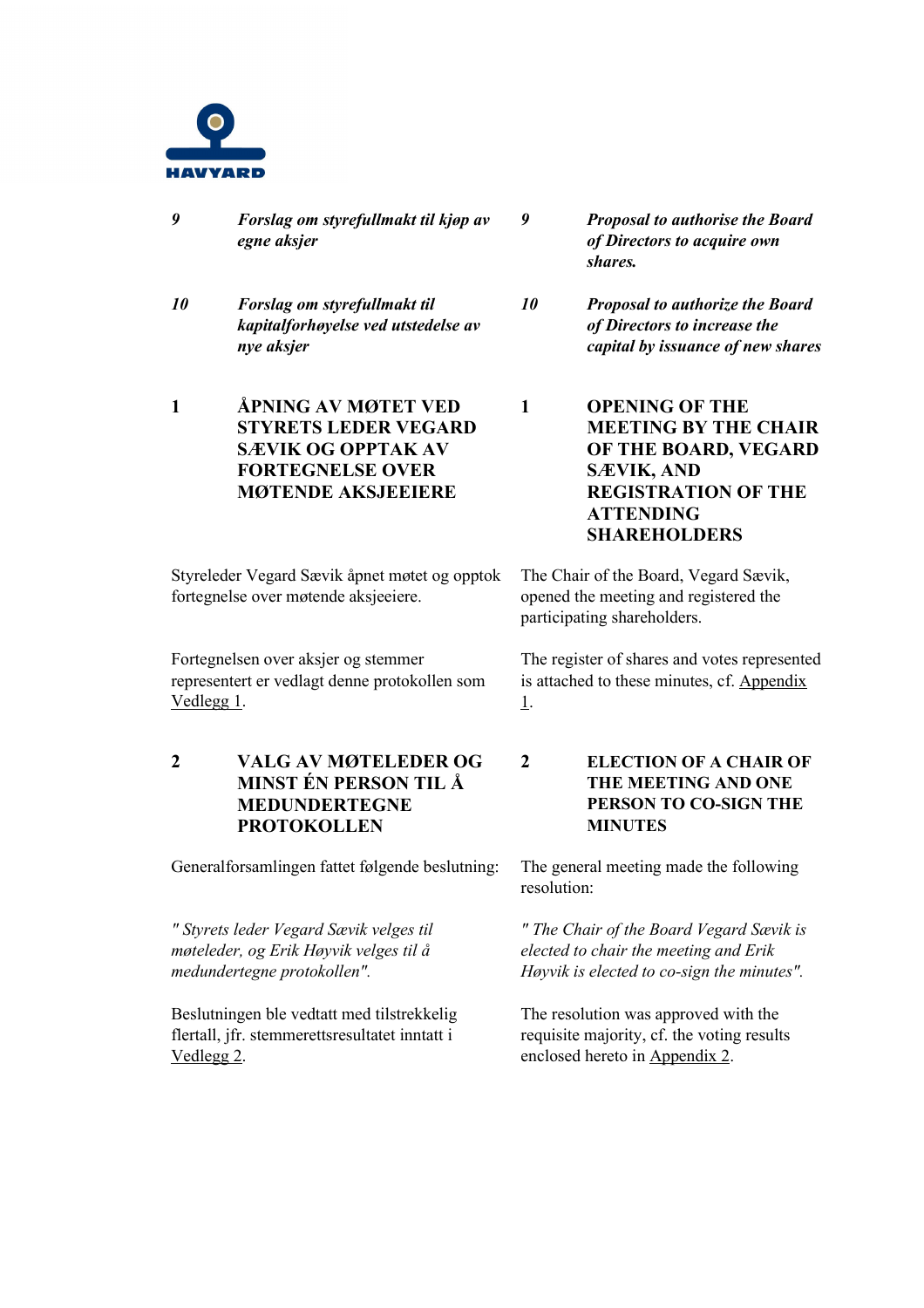

### **3 GODKJENNELSE AV INNKALLING OG FORSLAG TIL DAGSORDEN**

Generalforsamlingen fattet følgende beslutning: The general meeting made the following

*"Innkalling og dagsorden godkjennes". "The notice and agenda is approved".* 

Beslutningen ble vedtatt med tilstrekkelig flertall, jfr. stemmerettsresultatet inntatt i Vedlegg 2.

### **4 GODKJENNELSE AV TRANSAKSJON**

Styreleder redegjorde for transaksjonsavtalen ("Transaksjonen"), som ble børsmeldt 20. mai 2022.

Generalforsamlingen fattet følgende beslutning: The general meeting made the following

*Gjennomføring av beslutningen er betinget av at generalforsamlingen fatter vedtak i samsvar med styrets forslag til vedtak under sak 5, 6, 7 og 8 på agendaen og av at Transaksjonen gjennomføres".* 

Vedtatt med tilstrekkelig flertall, jfr. stemmerettsresultatet inntatt i Vedlegg 2.

# **5 GODKJENNELSE AV KAPITALFORHØYELSE**

I samsvar med styrets forslag fattet generalforsamlingen følgende vedtak:

#### **3 APPROVAL OF THE NOTICE AND THE PROPOSED AGENDA**

resolution:

The resolution was approved with the requisite majority, cf. the voting results enclosed hereto in Appendix 2.

# **4 APPROVAL OF TRANSACTION**

The Chair of the Board presented the transaction agreement (the "Transaction"), which was notified in the stock exchange notification of 20 May 2022.

resolution:

*" Transaksjonen godkjennes. "The Transaction is approved.*

*The resolution is conditional upon the general meeting passing resolutions in accordance with the resolutions proposed by the Board under matter 5, 6 7 and 8 at the agenda and that the Transaction is implemented".*

Approved with the requisite majority, cf. the voting results enclosed hereto in Appendix 2.

# **5 APPROVAL OF SHARE CAPITAL INCREASE**

In accordance with the Board's proposal, the general meeting made the following resolution: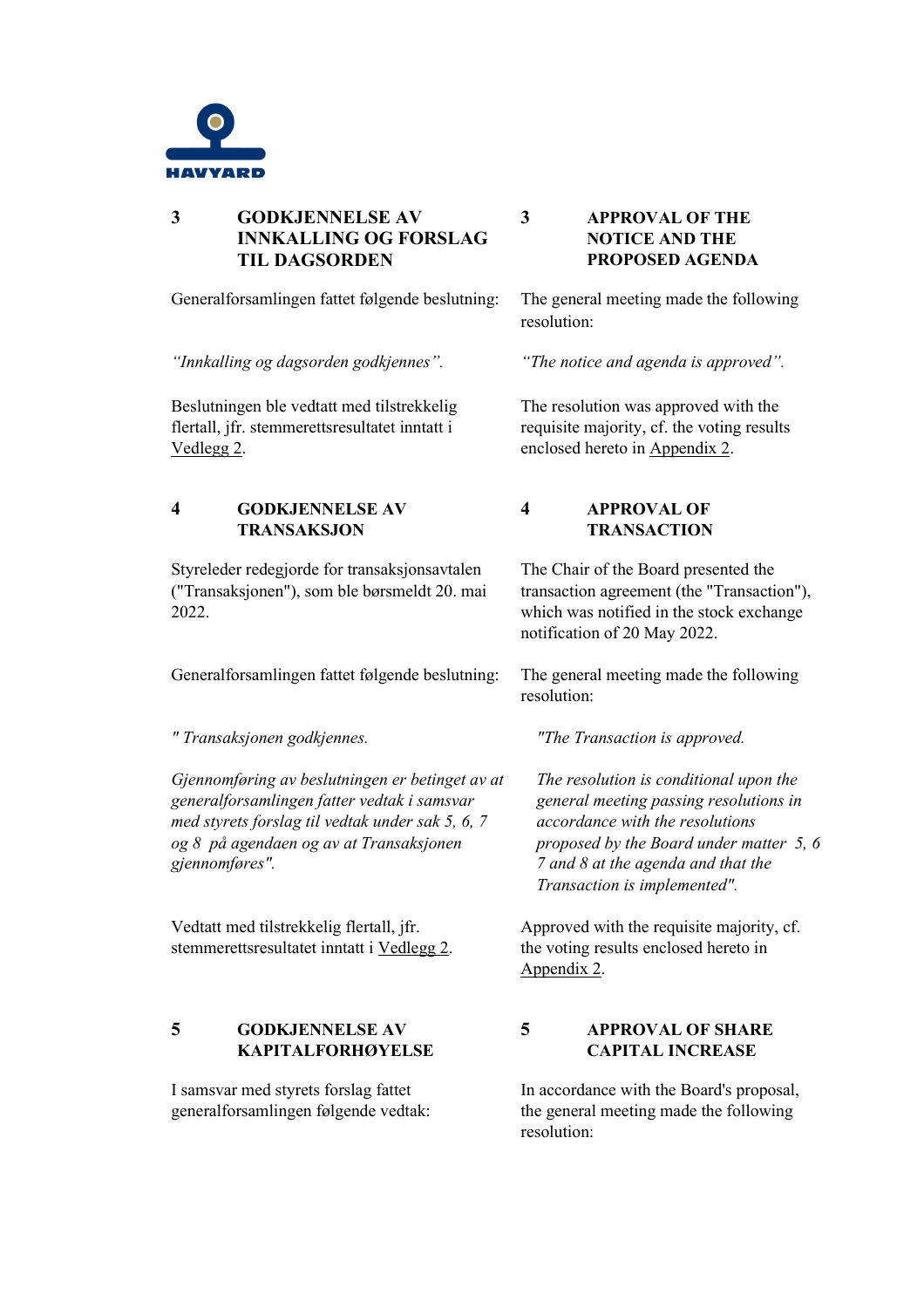

- 1. *Aksjekapitalen forhøyes med NOK 2 360 308,30, fra NOK 1 239 057,50 til NOK 3 599 365,80, ved utstedelse av 47 206 166 nye aksjer, hver pålydende NOK 0,05.*
- 2. *Angivelsen av aksjekapitalen og antall aksjer i vedtektenes § 4 endres tilsvarende.*
- 3. *Tegningskursen skal være NOK 5,19 per aksje, hvorav NOK 0,05 er aksjekapital og NOK 5,14 er overkurs per aksje. Totalt tegningsbeløp er NOK 245 000 001,54, hvorav NOK 242 639 693,24 er total overkurs.*
- 4. *Aksjene kan tegnes av følgende selskaper, i følgende antall og med slikt tegningsbeløp:*
- 1. *The share capital is increased by NOK 2,360,308.30, from NOK 1,239,057.50 to NOK 3,599,365.80 by the issuance of 47,206,166 new shares, each with a par value of NOK 0.05.*
- 2. *The share capital and the number of shares as set out in Article 4 of the Articles is amended accordingly.*
- 3. *The subscription price shall be NOK 5.19 per share, of which NOK 0.05 is share capital and NOK 5.14 is share premium per share. The total subscription amount is NOK 245,000,001.54of which NOK 242,639,693.24 is total share premium.*
- 4. *The shares shall be subscribed for by the following entities in the following amount against the following subscription price:*

|                  | <b>Tegner / Subscriber</b>       | Antall aksjer /<br>Number of<br>shares | <b>Totalt Tegningsbeløp</b><br>(NOK) /<br><b>Total Subscription</b><br><b>Amount (NOK)</b> |
|------------------|----------------------------------|----------------------------------------|--------------------------------------------------------------------------------------------|
| $\mathbf{1}$ .   | Navn/Name: DWS Eiendom AS        | 142 257                                | 738 313,83                                                                                 |
|                  | Org. nr./Reg. no.: 927 095 511   |                                        |                                                                                            |
|                  | Adresse/Adress: Vågen 147, 5451  |                                        |                                                                                            |
|                  | Valen                            |                                        |                                                                                            |
| 2.               | Navn / Name: Eikestø AS          | 2 9 9 5 1 1                            | 15 567 462,09                                                                              |
|                  | Org. nr. / Reg. no.: 989 172 743 |                                        |                                                                                            |
|                  | Adresse / Adress:                |                                        |                                                                                            |
|                  | Handelandsvegen 75, 5451 Valen   |                                        |                                                                                            |
| 3.               | Navn/Name: Eikestø Eiendom AS    | 4 960 847                              | 25 746 795,93                                                                              |
|                  | Org. nr./Reg. no.: 911 968 829   |                                        |                                                                                            |
|                  | Adresse/Adress:                  |                                        |                                                                                            |
|                  | Handelandsvegen 75, 5451 Valen   |                                        |                                                                                            |
| $\overline{4}$ . | Navn/Name: Fureneset Eiendom     | 4 960 847                              | 25 746 795,93                                                                              |
|                  | AS                               |                                        |                                                                                            |
|                  | Org. nr./Reg. no.: 911 968 878   |                                        |                                                                                            |
|                  | Adresse/Adress: Heio 2, 5452     |                                        |                                                                                            |
|                  | Sandvoll                         |                                        |                                                                                            |
| 5 <sub>1</sub>   | Navn/Name: Fureneset Invest AS   | 2 9 9 5 1 1                            | 15 567 462,09                                                                              |
|                  | Org. nr./Reg. no.: 989 172 867   |                                        |                                                                                            |
|                  | Adresse/Adress: Heio 2, 5452     |                                        |                                                                                            |
|                  | Sandvoll                         |                                        |                                                                                            |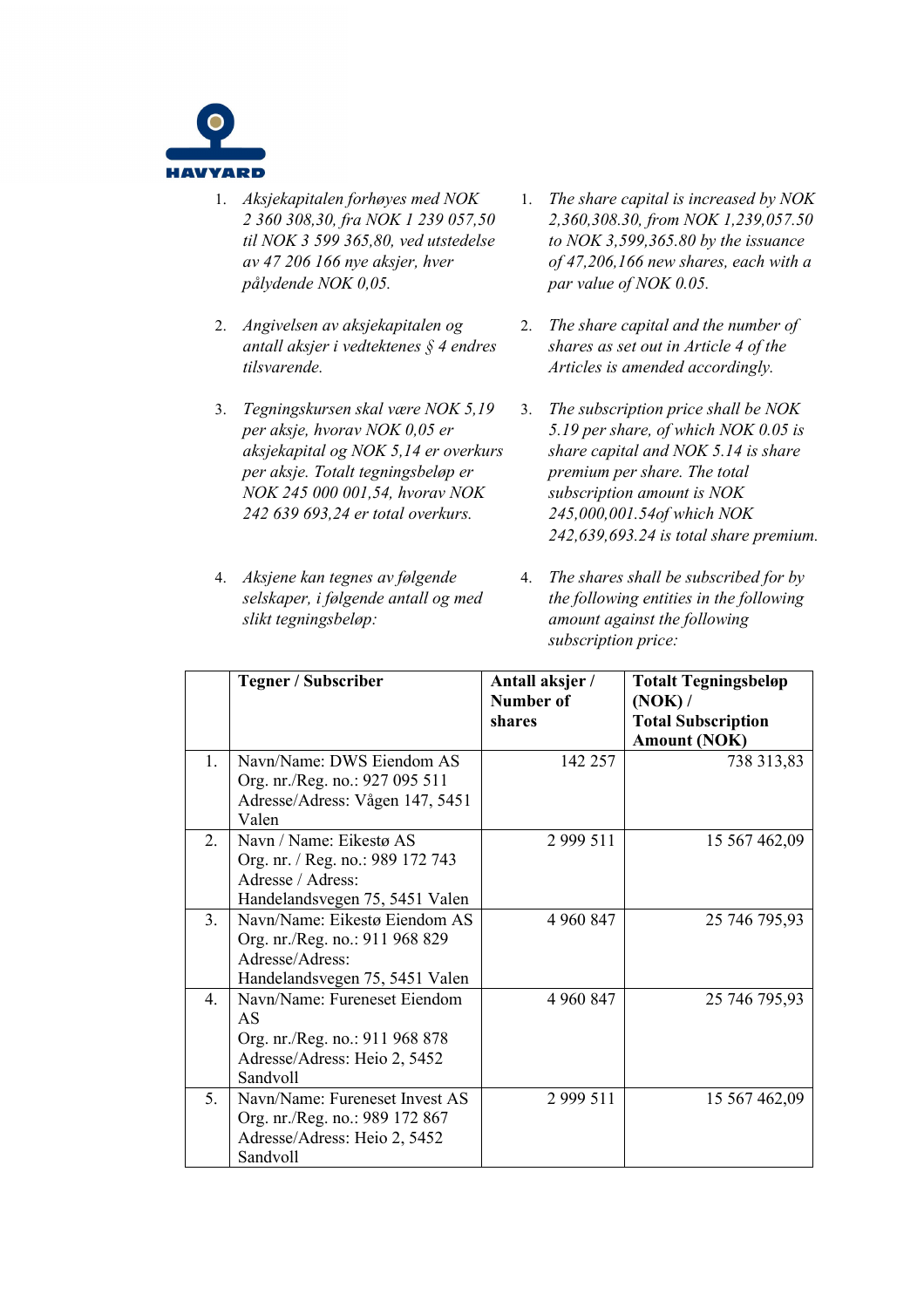

| 6.   | Navn/Name: Handeland Eigedom<br>AS<br>Org. nr./Reg. no.: 998 034 949 | 584 163     | 3 031 805,97   |
|------|----------------------------------------------------------------------|-------------|----------------|
|      | Adresse/Adress: Vågen 147, 5451                                      |             |                |
|      | Valen                                                                |             |                |
| 7.   | Navn/Name: Neve Eiendom AS                                           | 4 960 847   | 25 746 795,93  |
|      | Org. nr./Reg. no.: 996 347 036                                       |             |                |
|      | Adresse/Adress: Eikestubben 5,                                       |             |                |
|      | 1359 Eiksmarka                                                       |             |                |
| 8.   | Navn/Name: Neve Holding AS                                           | 2 9 9 5 1 1 | 15 567 462,09  |
|      | Org. nr./Reg. no.: 986 402 357                                       |             |                |
|      | Adresse/Adress: Eikestubben 5,                                       |             |                |
|      | 1359 Eiksmarka                                                       |             |                |
| 9.   | Navn / Name: Nintor AS                                               | 16 938 645  | 87 911 567,55  |
|      | Org. nr. / Reg. no.:                                                 |             |                |
|      | Adresse / Adress:                                                    |             |                |
| 10.1 | Navn / Name: ROS Holding AS                                          | 5 660 027   | 29 375 540,13  |
|      | Org. nr. / Reg. no.: 989 172 778                                     |             |                |
|      | Adresse/Adress: Heio 2, 5452                                         |             |                |
|      | Sandvoll                                                             |             |                |
|      | Totalt/Total:                                                        | 47 206 166  | 245 000 001,54 |

- 5. *Aksjeeiernes fortrinnsrett etter allmennaksjeloven § 10-4 til å tegne de nye aksjene fravikes, jf. § 10-5.*
- 6. *Aksjeinnskuddet gjøres opp ved motregning ved at investorenes krav mot Selskapet under gjeldsbrev som utstedes ved gjennomføring av transaksjonsavtale av 20. mai 2022 motregnes på krone-for-krone basis mot Selskapets krav på innskuddet, jf. allmennaksjeloven § 10-2 (1). Motregningen skal anses gjennomført ved tegningen av aksjene.*

*Innskuddet er nærmere beskrevet i revisors redegjørelse utarbeidet i henhold til allmennaksjeloven § 10-2, jf. § 2-6. Redegjørelsen var vedlagt innkallingen som Vedlegg 2.* 

- 5. *The shareholders' preferential rights to subscribe for the new shares pursuant to Section 10-4 of the Norwegian Public Limited Liability Companies Act are waived, cf. Section 10-5.*
- 6. *The share contribution shall be settled by way of set off whereby the investors' claims against the Company pursuant to the vendor note to be issued upon the completion of the transaction agreement of 20 May 2022 are set-off on a NOK-for-NOK basis against the Company's claim for the contribution, cf. section 10-2 (1) of the Norwegian Public Limited Liability Companies Act. The set off shall be considered settled by the subscription of the shares.*

*The contribution is further described in the auditor's statement prepared pursuant to Section 10-2, cf. Section 2- 6 of the Norwegian Public Limited Liability Companies Act. The statement was enclosed to the summons as Appendix 2.*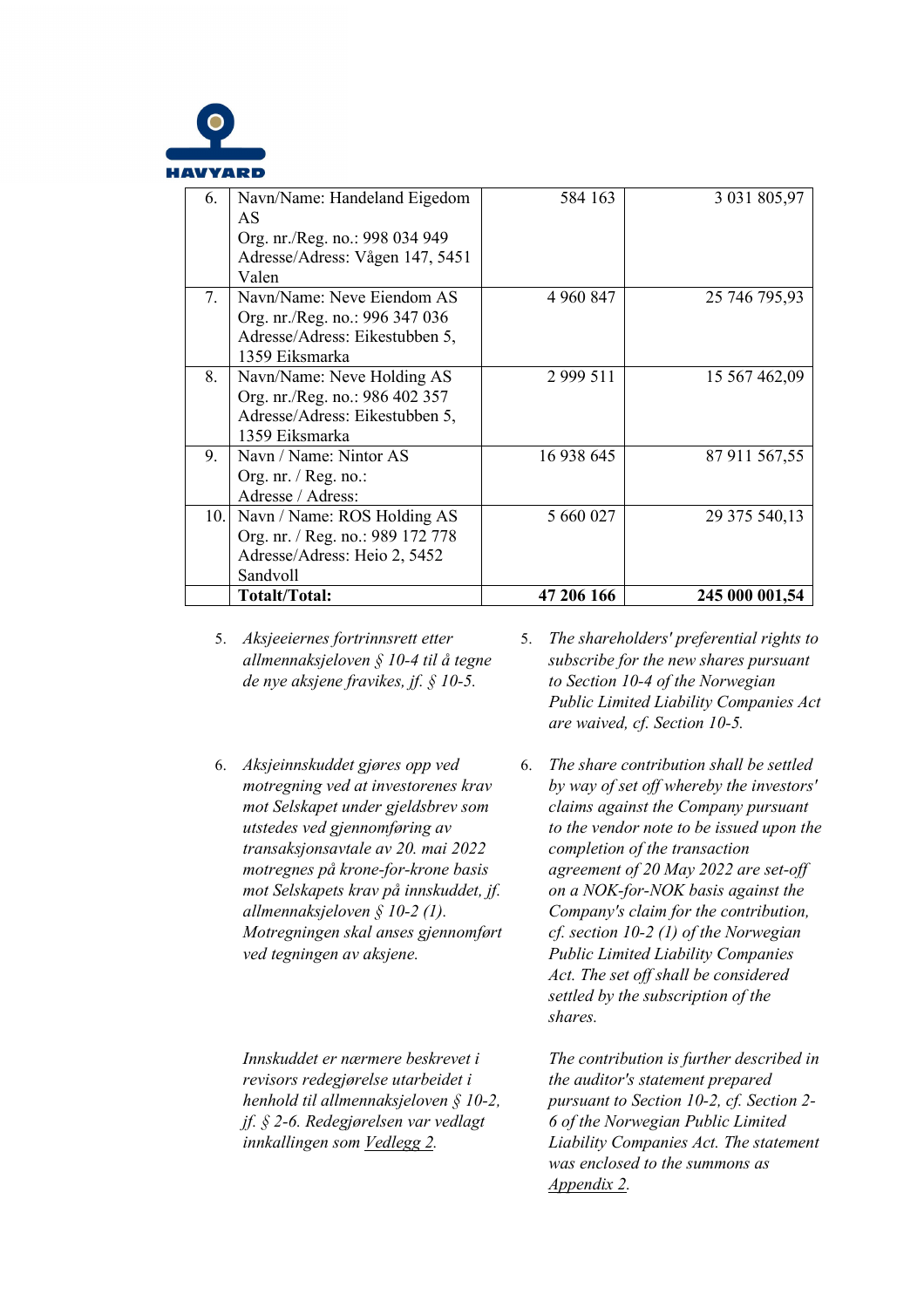

- 7. *Fristen for å tegne aksjene er 30. september 2022. Styret gis fullmakt til å forlenge fristen.*
- 8. *De nye aksjene likestilles med Selskapets allerede utstedte aksjer og gir rett til utbytte og øvrige rettigheter fra og med registrering av kapitalforhøyelsen i Foretaksregisteret.*
- 9. *Utgifter til kapitalforhøyelsen er estimert til ca. NOK 100 000.*
- 10. *Gjennomføring av beslutningen er betinget av at generalforsamlingen fatter vedtak i samsvar med styrets forslag til vedtak under sak 4, 6, 7 og 8 på agendaen og av at Transaksjonen gjennomføres.*

Beslutningen ble vedtatt med tilstrekkelig flertall, jfr. stemmerettsresultatet inntatt i Vedlegg 2.

#### **6 UTDELING AV UTBYTTE 6 DISTRIBUTION OF**

I samsvar med styrets forslag fattet generalforsamlingen følgende vedtak:

*" Selskapet skal dele ut et utbytte i form av aksjer eid av Selskapet i HAV Group ASA ("HAV"), på totalt 10 000 000 aksjer i HAV fordelt med 0,40443272 HAV-aksjer per aksje i Selskapet, slik at det kan rundes ned til nærmeste hele HAV-aksje per VPS-konto.* 

- 7. *The deadline to subscribe for the new shares is 30 September 2022. The Board is authorised to extend the deadline.*
- 8. *The new shares rank equal with the Company's existing shares and carry dividend rights and other rights in the Company from the time of registration of the capital increase with the Norwegian Register of Business Enterprises.*
- 9. *Expenditures of the capital increase are estimated to approximately NOK 100,000.*
- 10. *The resolution is conditional upon the general meeting passing resolutions in accordance with the resolutions proposed by the Board under matter 4, 6, 7 and 8 at the agenda and that the Transaction is implemented.*

The resolution was approved with the requisite majority, cf. the voting results enclosed hereto in Appendix 2.

# **DIVIDENDS**

In accordance with the Board's proposal, the general meeting made the following resolution:

*"The Company shall distribute an dividend in the form of shares owned by the Company in HAV Group ASA ("HAV"), of a total of 10,000,000 shares in HAV distributed with 0,40443272 HAV-shares per share in the Company which may be rounded downwards to each whole HAV-share per VPS-account.*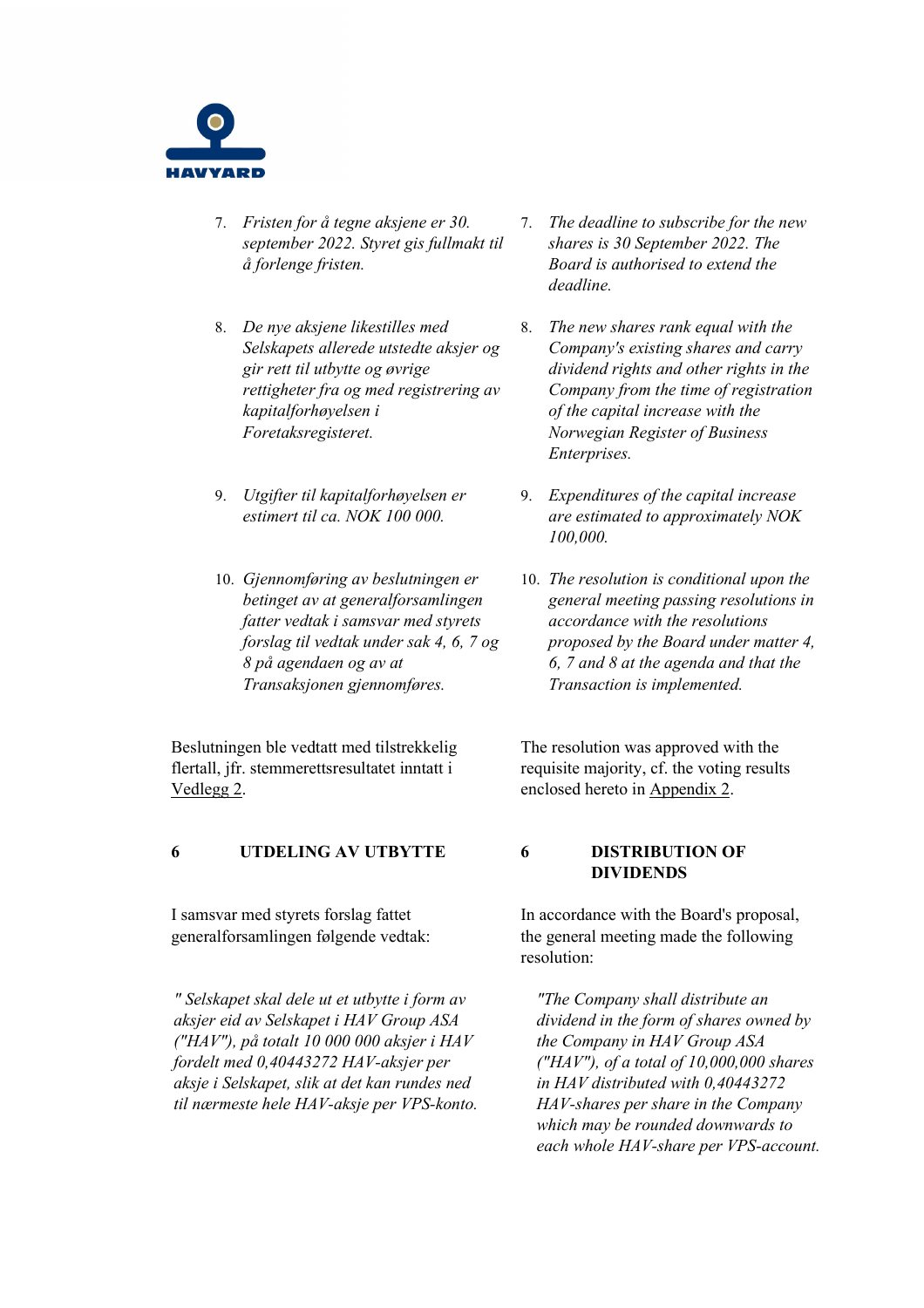

*Utbyttet utdeles til Selskapets aksjeeiere per dato for generalforsamlingen slik det vil fremgå av VPS-utskrift med eierregistreringsdato ("record date") to børsdager deretter.* 

*Gjennomføringen av utdelingen av utbyttet er betinget av at transaksjonen som er omtalt i sak 4 gjennomføres og skal skje i forbindelse med gjennomføring av denne, etter styrets nærmere beslutning".*

*Gjennomføring av beslutningen er betinget av at generalforsamlingen fatter vedtak i samsvar med styrets forslag til vedtak under sak 4, 5, 7 og 8 på agendaen og av at Transaksjonen gjennomføres.* 

Beslutningen ble vedtatt med tilstrekkelig flertall, jfr. stemmerettsresultatet inntatt i Vedlegg 2.

I samsvar med styrets forslag fattet generalforsamlingen følgende vedtak:

*" Selskapets virksomhet i vedtektene § 3 endres til å lyde slik:*

> *Selskapets virksomhet skal være å direkte eller indirekte tilby tjenester og varer til industri i Norge og utlandet, herunder landbasert og maritim industri, offshore, kraftproduksjon, akvakultur mv., forvaltning av kapital og andre funksjoner for konsernet, herunder forestå eller forvalte investeringer i andre selskaper, samt det som naturlig hører til dette.*

*The dividend will be distributed to the Company's shareholders as of date of the general meeting as it will appear from the VPS transcript with record date two market days thereafter.* 

*Completion of the distribution of the dividends is subject to the transaction referred in item 4 is completed and shall take place in connection with completion of that transaction pursuant to the Board's decision".*

*The resolution is conditional upon the general meeting passing resolutions in accordance with the resolutions proposed by the Board under matter 4, 5, 7 and 8 at the agenda and that the Transaction is implemented.*

The resolution was approved with the requisite majority, cf. the voting results enclosed hereto in Appendix 2.

**7 VEDTEKTSENDRING 7 AMENDMENT OF THE ARTICLES OF ASSOCIATION**

> In accordance with the Board's proposal, the general meeting made the following resolution:

> *"The Company's object in the articles of association section 3 is amended as follows:*

> > *The Company's business shall be to directly or indirectly offer services and products to industry in Norway and abroad, including land-based and maritime industry, offshore, power production, aquaculture etc., capital management and other group functions, including engage in or manage investments in other companies, as well as other related activities".*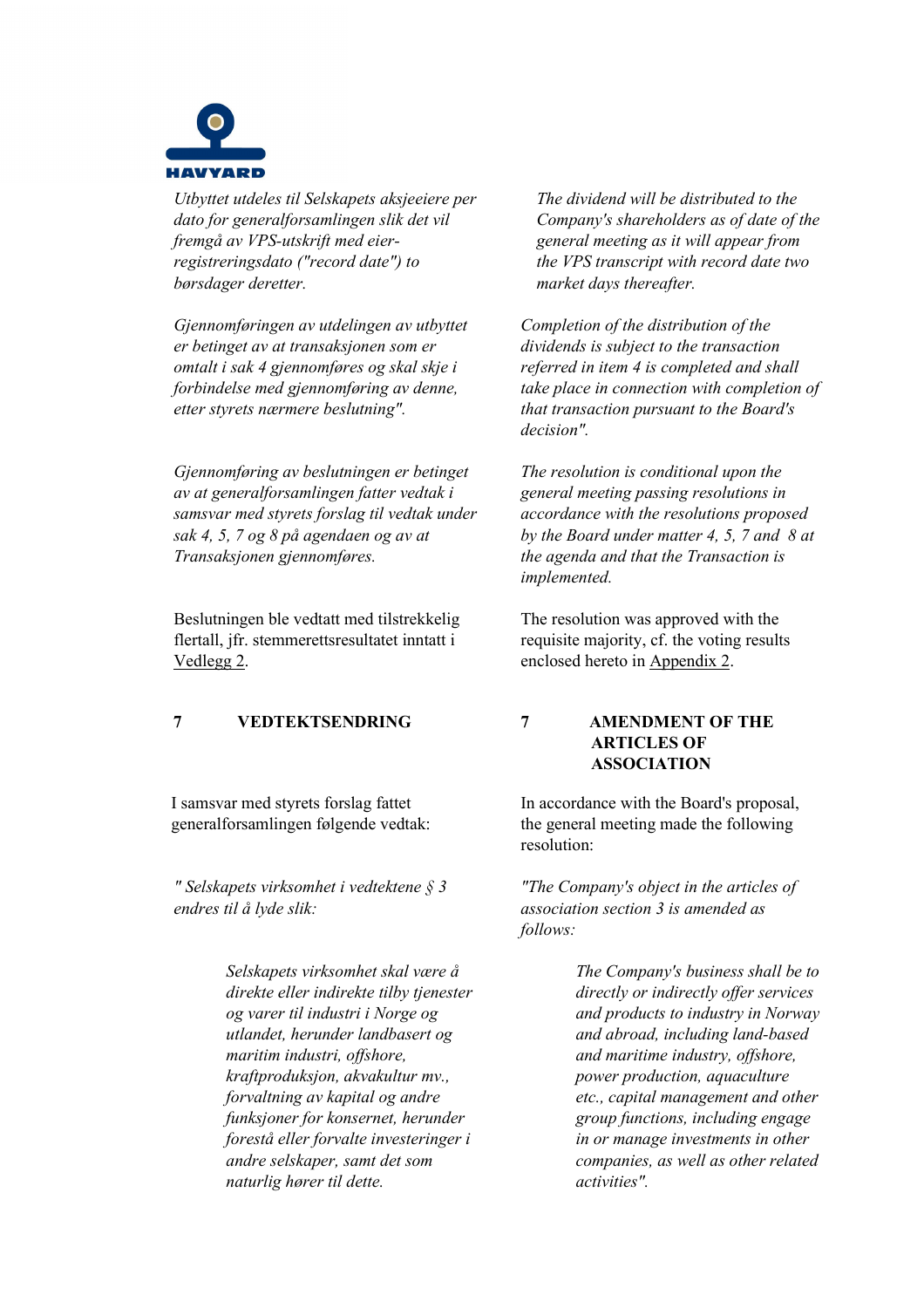

*Gjennomføring av beslutningen er betinget av at generalforsamlingen fatter vedtak i samsvar med styrets forslag til vedtak under sak 4, 5, 6 og 8 på agendaen og av at Transaksjonen gjennomføres".* 

Beslutningen ble vedtatt med tilstrekkelig flertall, jfr. stemmerettsresultatet inntatt i Vedlegg 2.

*The resolution is conditional upon the general meeting passing resolutions in accordance with the resolutions proposed by the Board under matter 4, 5, 6 and 8 at the agenda and that the Transaction is implemented".*

The resolution was approved with the requisite majority, cf. the voting results enclosed hereto in Appendix 2.

**OF DIRECTORS**

The chairman referred to the Nomination Committee's proposal, as announced on 9

| <b>VALG AV NYTT STYRE</b> | <b>ELECTION OF NEW BOARD</b> |
|---------------------------|------------------------------|
|---------------------------|------------------------------|

June 2022.

resolution:

*member*

*chairman of the board* 

Møteleder viste til valgkomiteens innstilling, som børsmeldt 9. juni 2022.

Generalforsamlingen fattet følgende beslutning: The general meeting made the following

*"Even Matre Ellingsen velges som styreleder "Even Matre Ellingsen is elected as* 

*Vegard Sævik velges som styremedlem Vegard Sævik is elected as a board member*

*Rune Skarveland velges som styremedlem Rune Skarveland is elected as a board* 

*Ellen Hanetho velges som styremedlem Ellen Hanetho is elected as a board* 

*Anne Bruun Olsen velges som styremedlem". Anne Bruun Olsen is elected as a board* 

*Gjennomføring av beslutningen er betinget av at generalforsamlingen fatter vedtak i samsvar med styrets forslag til vedtak under sak 4, 5, 6 og 7 på agendaen og av at Transaksjonen gjennomføres.* 

Beslutningen ble vedtatt med tilstrekkelig flertall, jfr. stemmerettsresultatet inntatt i Vedlegg 2.

*member*

*member".*

*The resolution is conditional upon the general meeting passing resolutions in accordance with the resolutions proposed by the Board under matter 4, 5, 6 og 7 at the agenda and that the Transaction is implemented.*

The resolution was approved with the requisite majority, cf. the voting results enclosed hereto in Appendix 2.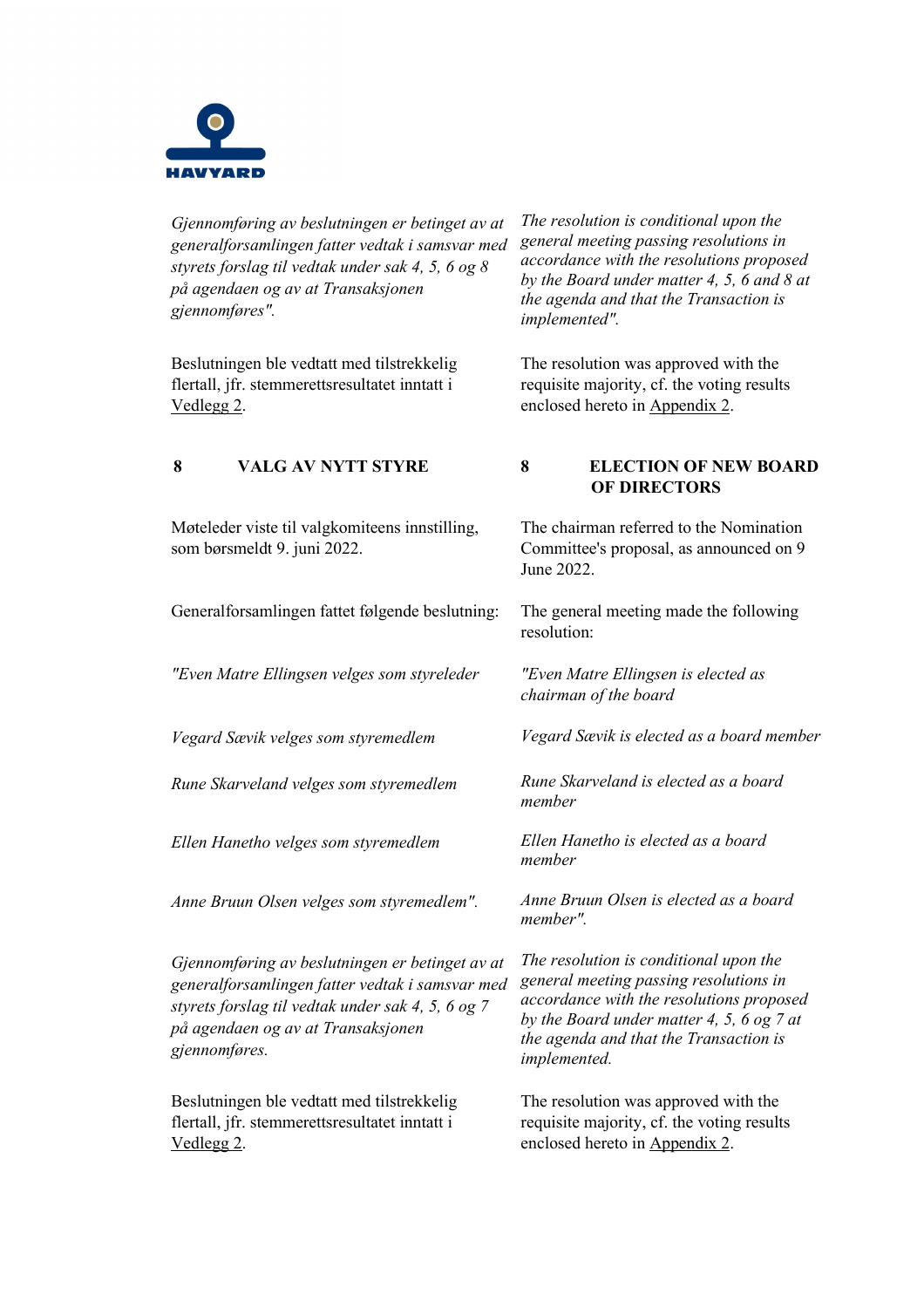

**9 GODKJENNELSE STYREFULLMAKT TIL KJØP AV EGNE AKSJER**

I samsvar med styrets forslag fattet generalforsamlingen følgende vedtak:

- 1. *Styret gis fullmakt i henhold til allmennaksjeloven § 9-4 til å erverve inntil 7 198 731 aksjer i Selskapet hver pålydende NOK 0,05. Minste beløp som skal betales for aksjene er NOK 1 per aksje og høyeste beløp er NOK 50 per aksje.*
- 2. *Styret stilles fritt når det gjelder ervervsmåter og salg.*
- 3. *Fullmakten skal gjelde i til neste ordinære generalforsamling, likevel ikke lenger enn til 30. juni 2023.*
- 4. *Fullmakten erstatter fullmakt til kjøp av egne aksjer som er tildelt styret i ordinær generalforsamling den 30. mai 2022.*
- 5. *Gjennomføring av beslutningen er betinget av at generalforsamlingen fatter vedtak i samsvar med styrets forslag til vedtak under sak 4, 5, 6, 7 og 8 på agendaen og av at Transaksjonen gjennomføres*

Beslutningen ble vedtatt med tilstrekkelig flertall, jfr. stemmerettsresultatet inntatt i Vedlegg 2.

**9 APPROVAL OF AUTHORISATION TO THE BOARD OF DIRECTORS TO ACQUIRE THE COMPANY'S OWN SHARES**

In accordance with the Board's proposal, the general meeting made the following resolution:

- 1. *The Board is hereby authorised pursuant to section 9-4 of the Norwegian Public Limited Liability Companies Act to purchase up to 7,198,731 shares in the Company, each with a nominal value of NOK 0.05. The lowest amount that shall be paid for the shares is NOK 1 per share and the highest amount is NOK 50 per share.*
- 2. *The Board shall be granted freedom with respect to acquisition methods and disposal.*
- 3. *The mandate shall apply until the next ordinary general meeting, however, not longer than until 30 June 2023.*
- 4. *The authorisation replaces the authorisation to the Board to purchase own shares as granted in the ordinary general meeting on 30 May 2022.*
- 5. *The resolution is conditional upon the general meeting passing resolutions in accordance with the resolutions proposed by the Board under matter 4, 5, 6, 7 and 8 at the agenda and that the Transaction is implemented.*

The resolution was approved with the requisite majority, cf. the voting results enclosed hereto in Appendix 2.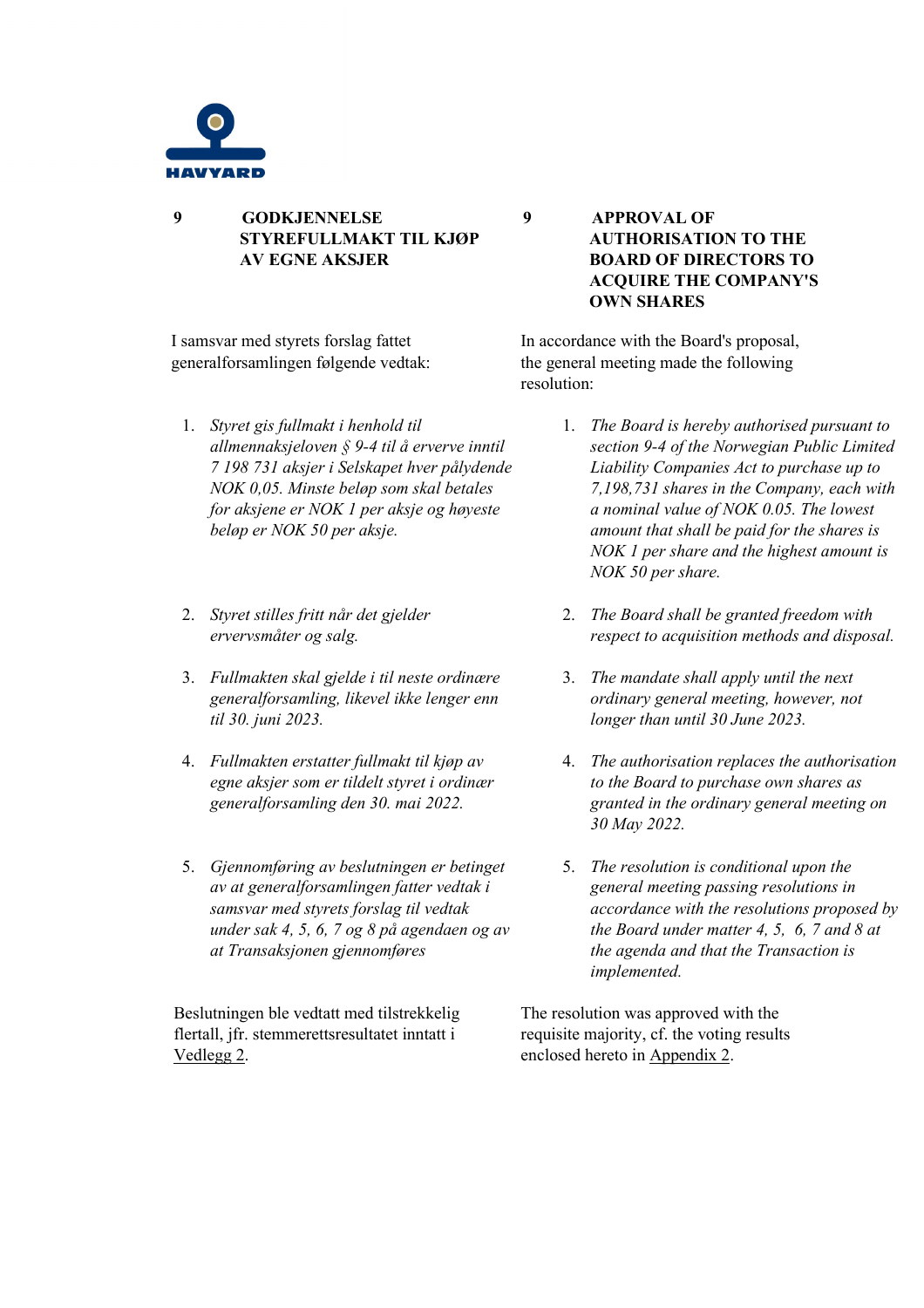

**10 GODKJENNELSE STYREFULLMAKT TIL KAPITALFORHØYELSE VED UTSTEDELSE AV NYE AKSJER**

I samsvar med styrets forslag fattet generalforsamlingen følgende vedtak:

- 1. *Styret gis fullmakt i henhold til allmennaksjelovens § 10-14 til å forhøye aksjekapitalen med inntil NOK 1 799 682,90 ved å utstede inntil 35 993 658 aksjer i Selskapet hver pålydende NOK 0,05, ved en eller flere rettede emisjoner mot Selskapets aksjonærer, ansatte og/eller mot eksterne investorer.*
- 2. *Fullmakten skal gjelde i til neste ordinære generalforsamling, likevel ikke lenger enn til 30. juni 2023.*
- 3. *Aksjonærenes fortrinnsrett til tegning etter allmennaksjeloven § 10-4 skal kunne fravikes, jf. allmennaksjeloven § 10-5. Fullmakten gjelder både innskudd i andre eiendeler enn penger og/eller rett til å pådra Selskapet særlige plikter, jf. allmennaksjeloven § 10-2. Videre omfatter fullmakten beslutning om fusjon etter allmennaksjelovens § 13-5.*
- 4. *Fullmakten erstatter fullmakten til å forhøye aksjekapitalen ved nytegning av aksjer som er tildelt styret i ordinær generalforsamling den 30. mai 2022.*
- 5. *Styret gis fullmakt til å gjennomføre de vedtektsendringer som forhøyelse av aksjekapitalen nødvendiggjør.*

**10 APPROVAL OF AUTORISATION TO THE BOARD OF DIRECTORS TO INCREASE THE SHARE CAPITAL BY ISSUANCE OF NEW SHARES**

In accordance with the Board's proposal, the general meeting made the following resolution:

- 1. *The Board is hereby authorised pursuant to section 10-14 of the Norwegian Public Limited Liability Companies Act to increase the share capital by up to NOK 1,799,682.90 by issuing up to 35,993,658 shares in the Company, each with a nominal value of NOK 0.05, by one or more private placements directed at the Company's shareholders, employees and/or external investors.*
- 2. *The mandate shall apply until the next ordinary general meeting, however, not longer than until 30 June 2023.*
- 3. *The shareholders' pre-emptive rights to subscribe pursuant to section 10-4 of the Norwegian Public Limited Liability Companies Act can be set aside, cf. section 10-5 of the Norwegian Public Limited Liability Companies Act. The mandate applies to both contributions of assets other than money and/or the right to impose special obligations on the Company, cf. section 10-2 of the Norwegian Public Limited Liability Companies Act. Furthermore, the mandate includes a merger resolution pursuant to section 13-5 of the Norwegian Public Limited Liability Companies Act.*
- 4. *The mandate replaces the authorisation to the Board to increase the share capital through the issue of new shares as granted in ordinary general meeting on 30 May 2022.*
- 5. *The Board shall be authorised to carry out the amendments to the Articles of Association necessitated by the share capital increase.*